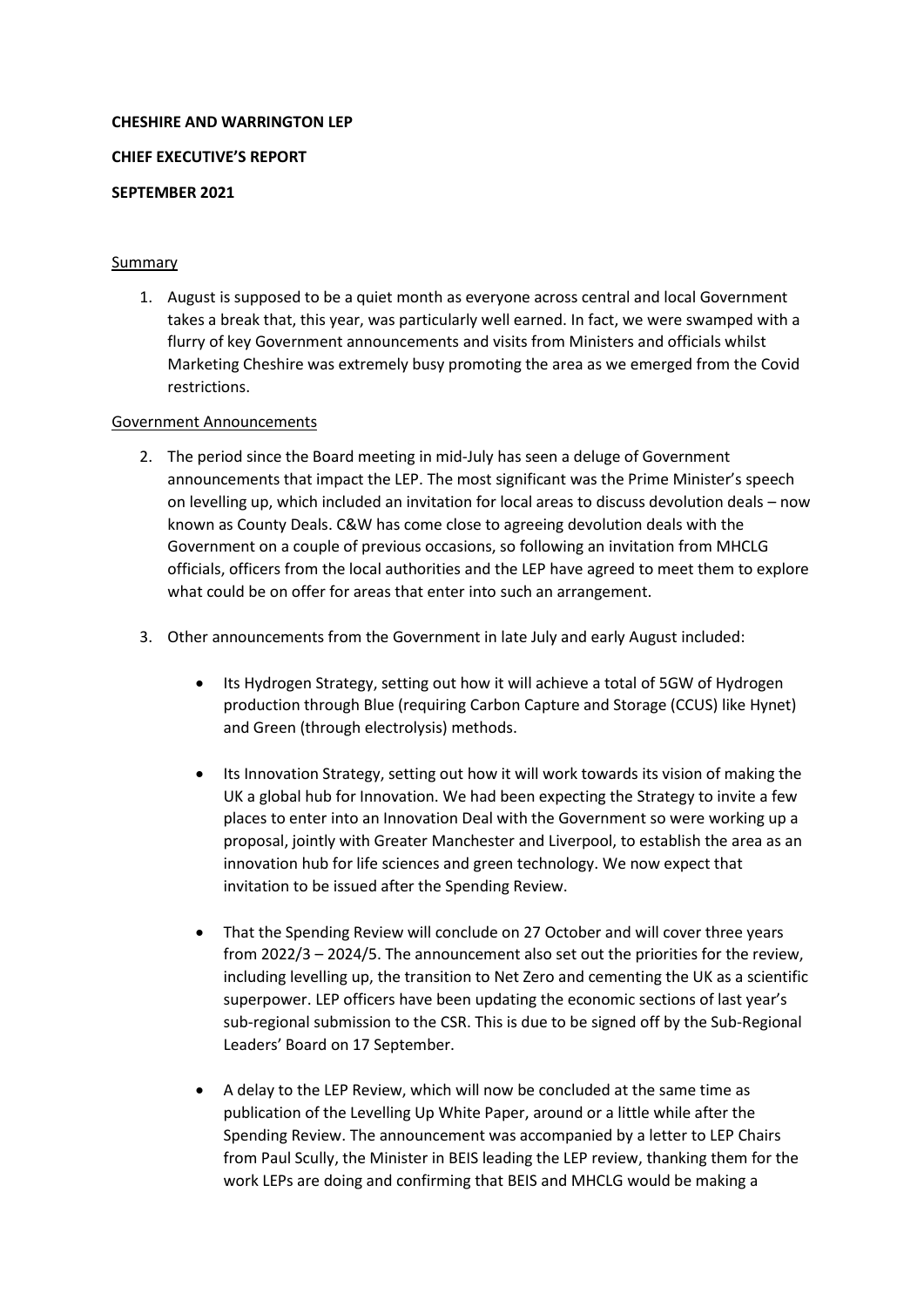payment to us of half our core funding. We have also been asked to provide an impact assessment should the remainder be withheld or paid in December.

- 4. More locally, Joe Manning arranged for the Cabinet Office Levelling Up Unit to spend a day in and around Ellesmere Port to help them develop ideas for the Levelling Up White Paper. It included a visit to the industrial facilities in the area and a meeting with a number of companies at Thornton, followed by a tour of the town centre with Charlie Seward and Gemma Davies explaining Cheshire West's plans for its regeneration.
- 5. On the same day as the Cabinet Office visit, I was invited to join Andrew Stephenson, the Rail Minister, on a tour of Crewe Station to give him an understanding of how it will be redeveloped as part of HS2. The Minister also unveiled a plaque celebrating Crewe's place on the HS2 route and announced that HS2 Ltd expect that construction of the new line will create 6000 more new jobs than their original estimate. There is a meeting in the diary with HS2 Ltd to make sure that people in C&W can take advantage of these opportunities.

# PR Support

6. Over the past eighteen months we have received PR support from the Influential agency. We re-tendered the contract recently and although Influential put in a strong bid, we decided to appoint Social Communications. One of Social's strengths was the understanding they have of the LEP agenda arising from the support they already provide to other LEPs and to NP11. Social will be providing support across the whole organisation, in contrast to previous arrangements in which Marketing Cheshire and the LEP obtained support from different firms.

## Growth Hub

- 7. As COVID related enquiries have begun to subside, the Growth Hub's focus has switched back to helping firms to grow. There has been an increase in businesses requesting support in accessing finance and investment and this has resulted in further resource being deployed in this area. At the same time, the Peer Network programme has continued to build momentum with over 50 ambitious SMEs signed up, ahead of the schedule agreed with BEIS. The Growth Hub has also been heavily involved in the designation and launch of the South Manchester and North Cheshire life sciences cluster as a High Potential Opportunity for foreign investment by the Department for International Trade.
- 8. The mid-year review of the Growth Hub by BEIS has also taken place since the last Board meeting. As well as acknowledging the continuing progress and reach of the Growth Hub, BEIS passed on their gratitude to the team and the entire LEP for the leadership and intelligence gathering through the pandemic and EU exit.

## Marketing Cheshire

9. Unsurprisingly given the circumstances, Marketing Cheshire (MC) has been extremely busy over the past couple of months. In particular it has been promoting staycations in Chester, Cheshire, and Warrington. It hosted a number of journalists including The Telegraph and the I newspaper in Chester, building on the Staycation City of the year award and had a number